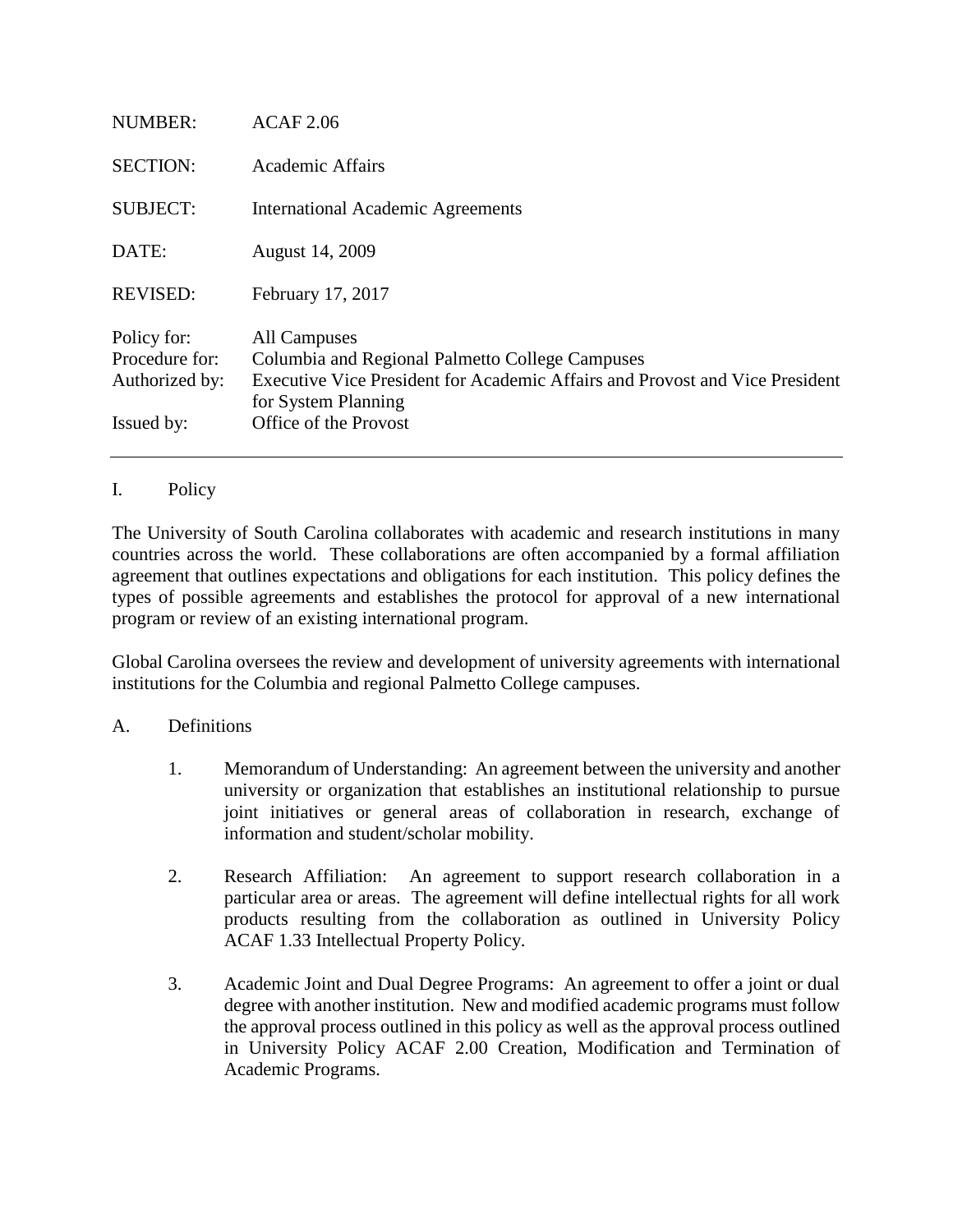- 4. Other Collaborative Degree Programs: Programs governed by specific agreements typically involving an articulated transfer of credit from one institution to another for the award of a single or multiple degrees. May also include bridge programs that involve non-credit study prior to course work for academic credit.
- 5. Faculty Exchange: An agreement between the University and another institution to allow faculty to exchange for the purpose of teaching or research at the partnering institution.
- 6. Student Exchange Undergraduate or Graduate: An agreement between the university and another institution to allow mutually acceptable students from one institution to take classes for credit at the partnering institution. In a reciprocal exchange, students will continue to pay tuition to the home institution in most cases. In other types of affiliations, the student will pay tuition and other fees to the host institution.
- 7. Contracts with Third-Party Study Abroad Program Providers: An agreement that facilitates the participation of University students on study abroad programs administered by a third party.
- 8. Contracts with Third-Party Logistics Providers: An agreement or contract with a third party organization to provide travel or other logistical arrangements for University administered programs.
- B. Third-Party Service Providers

The university partners with a number of external service providers to assist with planning and execution of international programs. However, the university does not have any exclusive agreements with any provider. For student-oriented programs, faculty and administrators should make every effort to convey appropriate options available to students that meet the required levels of academic rigor and student support.

- C. Required Approvals
	- 1. Academic Program Liaisons (APL)

An Academic Program Liaison (APL) is designated for each college/school on the Columbia campus, for each Comprehensive campus, and for the regional Palmetto College campuses. The APL serves as the main information resource on academic program actions and as the academic program liaison to the Provost's Office for their respective units. The list of current Academic Program Liaisons can be found at

[http://www.sc.edu/about/offices\\_and\\_divisions/provost/planning/academicprogra](http://www.sc.edu/about/offices_and_divisions/provost/planning/academicprograms/academic-program-liasons.php) [ms/academic-program-liasons.php.](http://www.sc.edu/about/offices_and_divisions/provost/planning/academicprograms/academic-program-liasons.php)

Draft documents and notifications may be forwarded by the APL, but all formal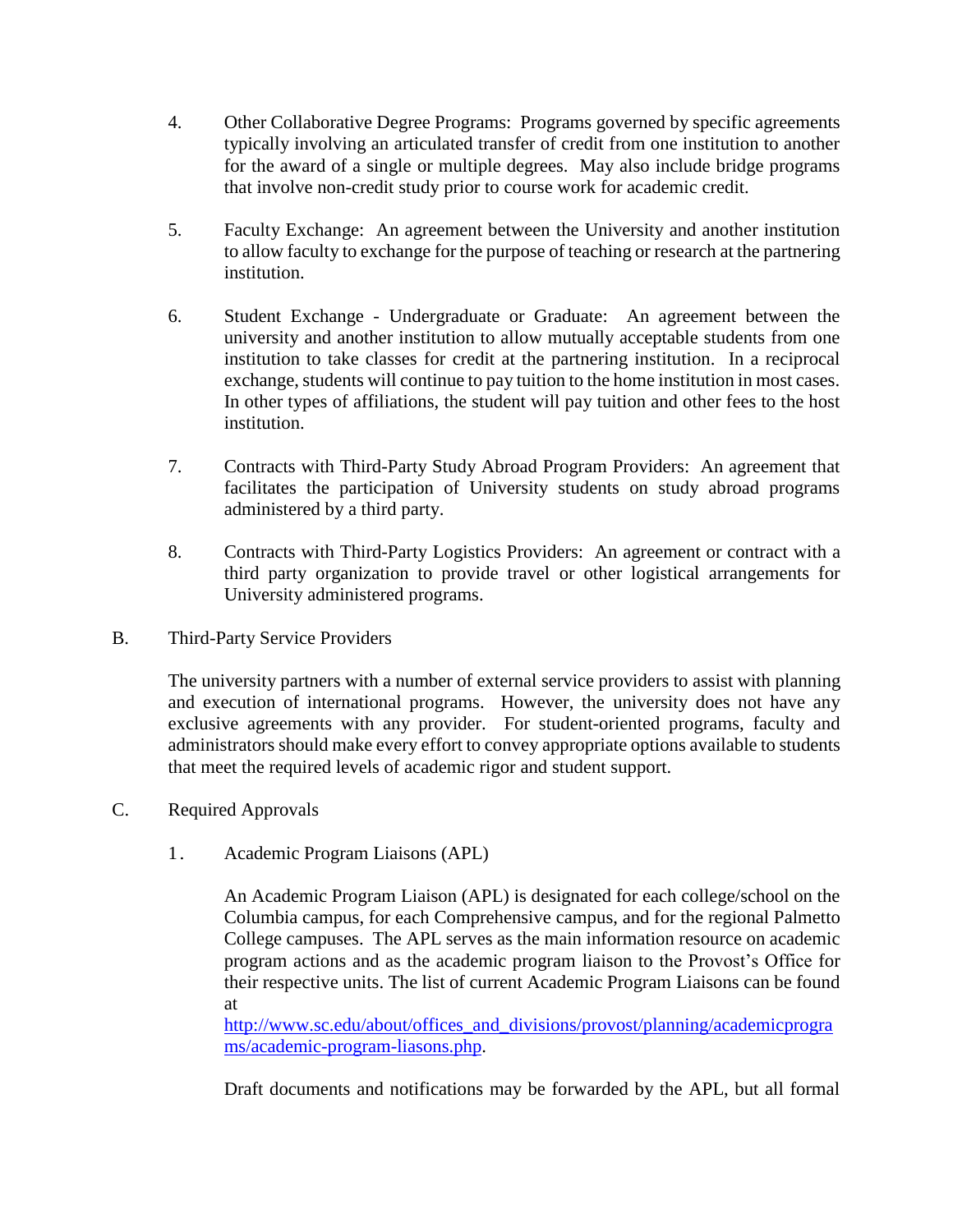program actions must be forwarded directly by the dean or chief academic affairs officer.

- 2. Contractual and bidding procedures as outlined in University Policy BUSA 7.00 Purchasing should be followed when necessary.
- 3. All new proposed or renewal agreements must be approved by the academic unit head(s), the dean(s), Global Carolina, the Office of the Provost, and the Office of General Counsel.
- 4. If the proposed or renewal agreement is related to a new or existing academic program or degree, the academic unit head(s) must also follow the procedures outlined in University Policy ACAF 2.00 Creation and Revision of Academic Programs to ensure compliance with the Southern Association of Colleges and Schools (SACSCOC) and the South Carolina Commission on Higher Education (CHE) regulations.
- 5. All contracts and agreements must be reviewed and signed by the Office of the Board of Trustees before the international program commences. No other individuals at the university are approved to sign agreements referencing the University of South Carolina. See also University Policy BTRU 1.04 Authority to Sign Contracts.
- D. Approval Criteria

The proposed and renewal agreements must satisfy the approval criteria noted in ACAF 2.05.

E. Risk Management Restrictions

The university reserves the right to deny participation in or put a moratorium on any active program or agreement if it is determined that there is a significant risk present for any students, faculty or the institution itself.

- 1. Student Programs
	- a. The university will not approve new or renewal agreements for studentoriented programs that involve university student travel to countries on the University Travel Warning List. An exception may be made when there is a compelling reason to do so. Academic units may petition the Student International Travel Oversight Committee for an exception. (See University Policy ACAF 2.09 International Travel Policy for Students.)
	- b. Students from institutions in those countries may apply to an existing University program here in the United States. Individual university students will only be approved to attend a program in any country on the State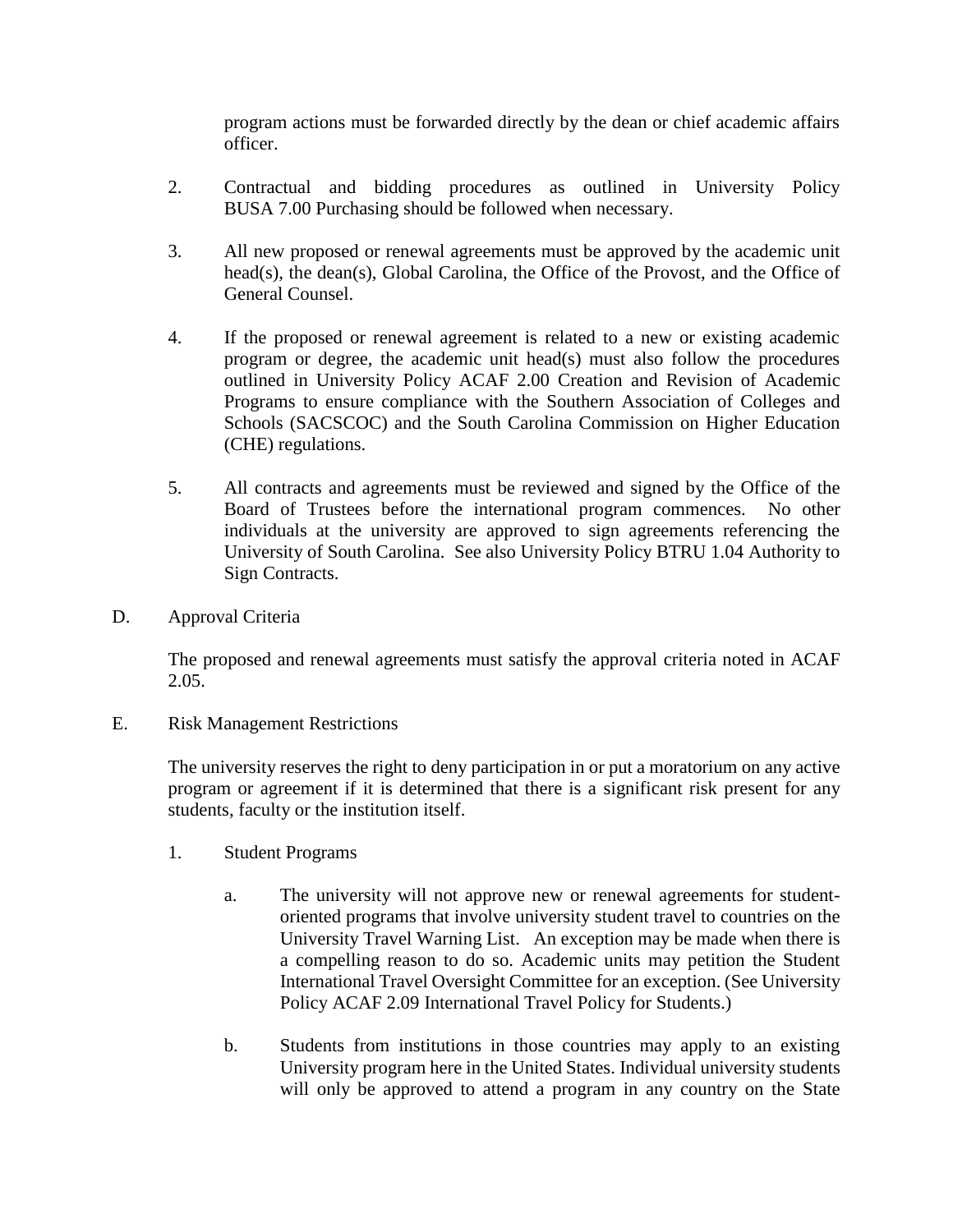Department Travel Warning List after successfully completing the petition process administered by Global Carolina. The university reserves the right to revoke its approval should the safety or health situation in that country worsen.

- F. Existing Program Review, Renewal and Tracking (Columbia and Regional Palmetto College Campuses only)
	- 1. Affiliation agreements with other institutions will usually have five year terms unless otherwise stated in the agreement.
	- 2. Global Carolina will initiate and coordinate a review of the agreement or program activity in the last year of each term, following the same approval steps as if it were a new proposal. If there has been no activity for the previous five years, then the program and agreement will be terminated and a review for renewal is not required.
	- 3. Programs established under agreements specifying automatic renewal should be contacted by Global Carolina at the end of the fourth year, and a review conducted during the fifth year to ensure that the programs are reviewed before the automatic renewal occurs.
	- 4. Global Carolina will notify the Provost's Office in writing regarding the outcome of all agreement or program reviews. Additionally, copies of all agreement or program renewals should be forwarded to the Provost's Office.
	- 5. Global Carolina is responsible for maintaining the official list of university international agreements and programs on the Columbia and regional Palmetto College campuses. The Office of the Provost will evaluate all international academic agreements and contracts against the purpose of the institution every five years or when subject to renewal. The evaluation will consider the following factors: consistency with university mission, agreement activity, appropriateness of administration, adequacy of risk and safety management, academic soundness, and ongoing viability.
- II. Procedure
- A. Procedure for Comprehensive Campuses

Each Comprehensive campus should develop individual campus-based procedures to implement this policy.

- B. Procedure for Columbia and Regional Palmetto College Campuses
	- 1. Required Documents and Forms

The following materials should be assembled in preparation for the approval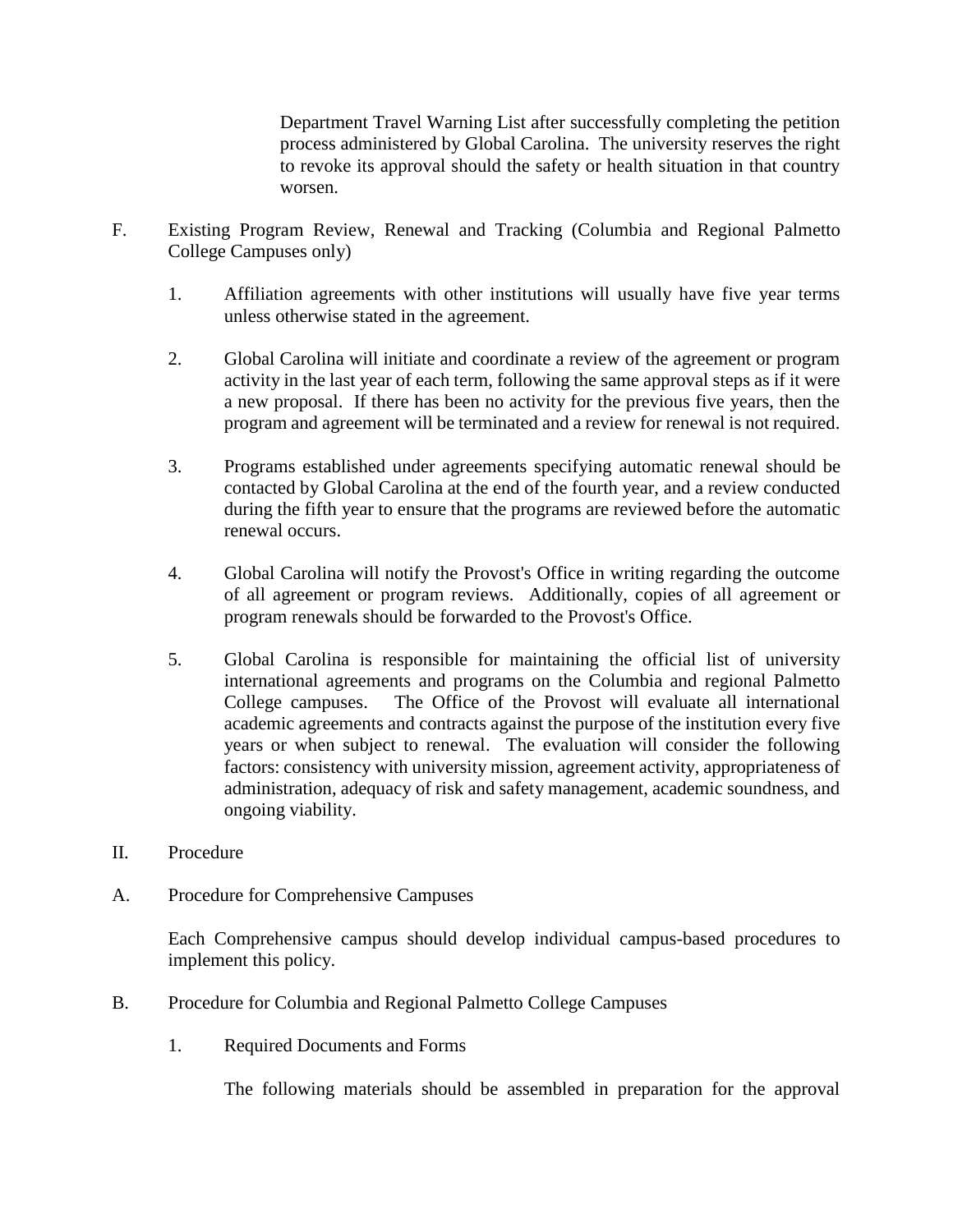process as outlined below in Section II.B.2. The final packet received by the Office of General Counsel must include each of the following documents:

- a. A Contract Approval form with signatures at each appropriate level;
- b. Three original copies of draft new or renewal agreement;
- c. A letter of support from dean(s); and
- d. A certification of an official translation if the contracts or agreements are in a language other than English (required).
- 2. Chain of Approval
	- a. Agreements not related to new or existing academic programs or degrees must be reviewed according the chain of approval outlined below.
		- i. At the first stage of development of a new program or affiliation agreement, the academic unit head or campus, college or school dean (hereafter referred to as "dean") should contact the APL for the college, school or campus. (See section I.C.1. above.) The APL should then contact Global Carolina regarding the review process and requirements and to receive preliminary approval to proceed with the proposed program.
		- ii. Following a preliminary discussion with Global Carolina Programs, a draft or renewal agreement is developed in the department or academic unit.
		- iii. The draft agreement and accompanying forms are forwarded to dean for approval.
		- iv. The dean will forward the approved proposal to Global Carolina with a letter of support. The dean's letter of support indicates commitment of the college/school to provide the financial, space or other resources necessary to ensure success of the program.
		- v. After review, Global Carolina forwards the proposal to the Provost's Office and the Office of General Counsel for approval. Revisions made as necessary.
		- vi. After Provost Office and General Counsel approval, the agreement and accompanying paperwork is forwarded by the Provost's Office to the Office of the Board of Trustees for final review and signature.
		- vii. The Office of the Board of Trustees returns the original signed copy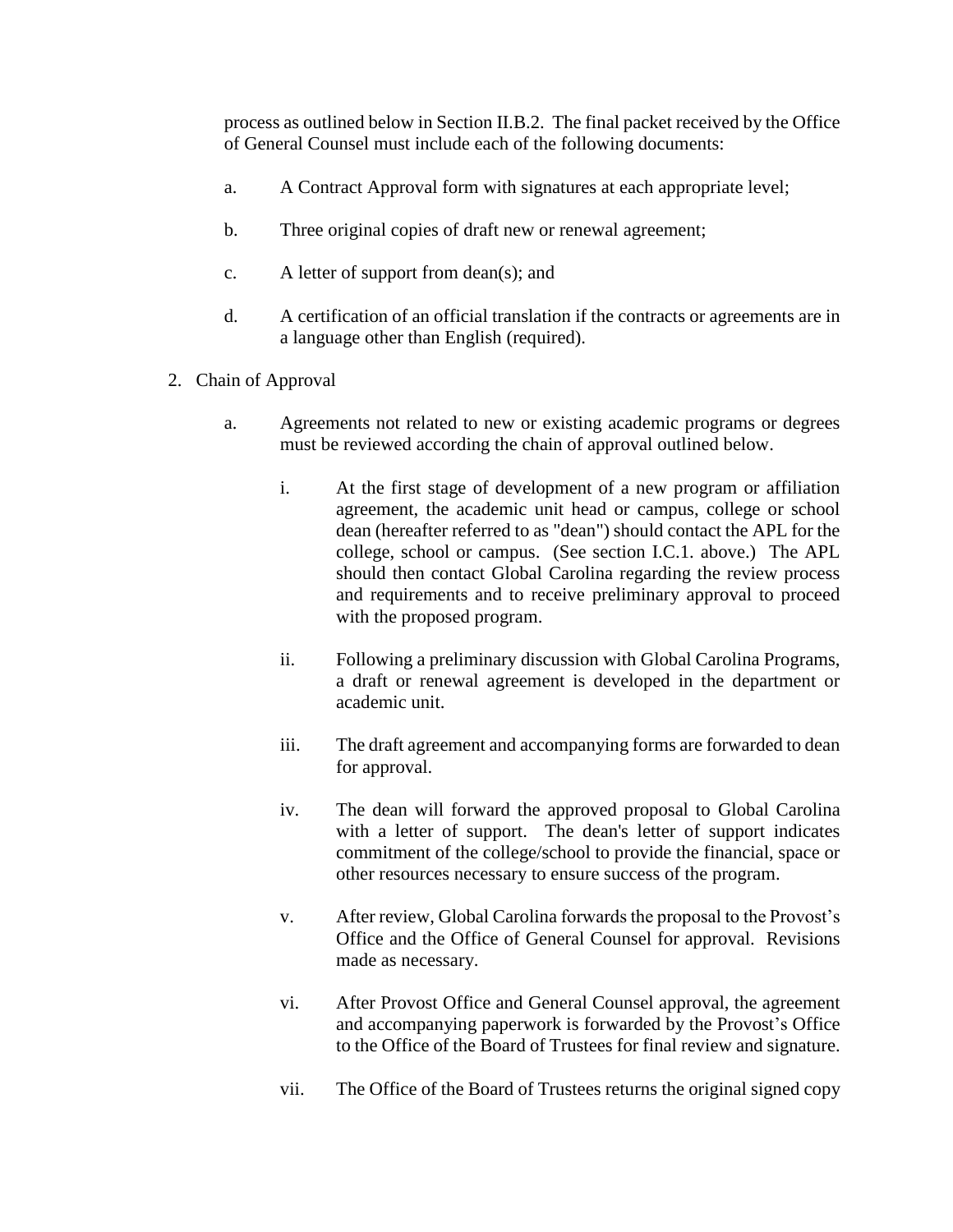of each agreement to the Office of General Counsel. Copies of the signed agreements will be sent to Global Carolina for distribution to the originating academic unit and to partnering institutions.

- viii. Global Carolina will coordinate any remaining signatures required as necessary.
- b. Agreements related to new or existing academic programs or degrees must follow the steps above and must also be submitted through the faculty governance review process as outlined in University Policy ACAF 2.00 Creation and Revision of Academic Programs. In some cases, the proposals will also need CHE and SACSCOC approval prior to implementation.
- c. Contracts with Third-Party Logistics Providers do not require dean or Provost Office approval if the program itself was approved in an earlier process as outlined above in Section II.B.1. These agreements should be approved by the academic unit head(s) and Global Carolina only and then forwarded on to the Office of General Counsel and the Office of the Board of Trustees for final review and approval.
- III. Related Policies

University Policy ACAF 1.33 Intellectual Property Policy University Policy ACAF 2.00 Creation and Revision of Academic Programs University Policy ACAF 2.05 Consortial Academic Contracts and Agreements University Policy ACAF 2.09 International Travel Policy for Students University Policy BTRU 1.04 Authority to Sign Contracts University Policy BUSF 7.00 Purchasing

## IV. Appendix

International Agreement Review Form [\(http://ip.sc.edu/international-agreements45/review](http://ip.sc.edu/international-agreements45/review-renew)[renew\)](http://ip.sc.edu/international-agreements45/review-renew)

V. Reason for Revisions

Policy updated to reflect new policy on Consortial Academic Contracts and Agreements.